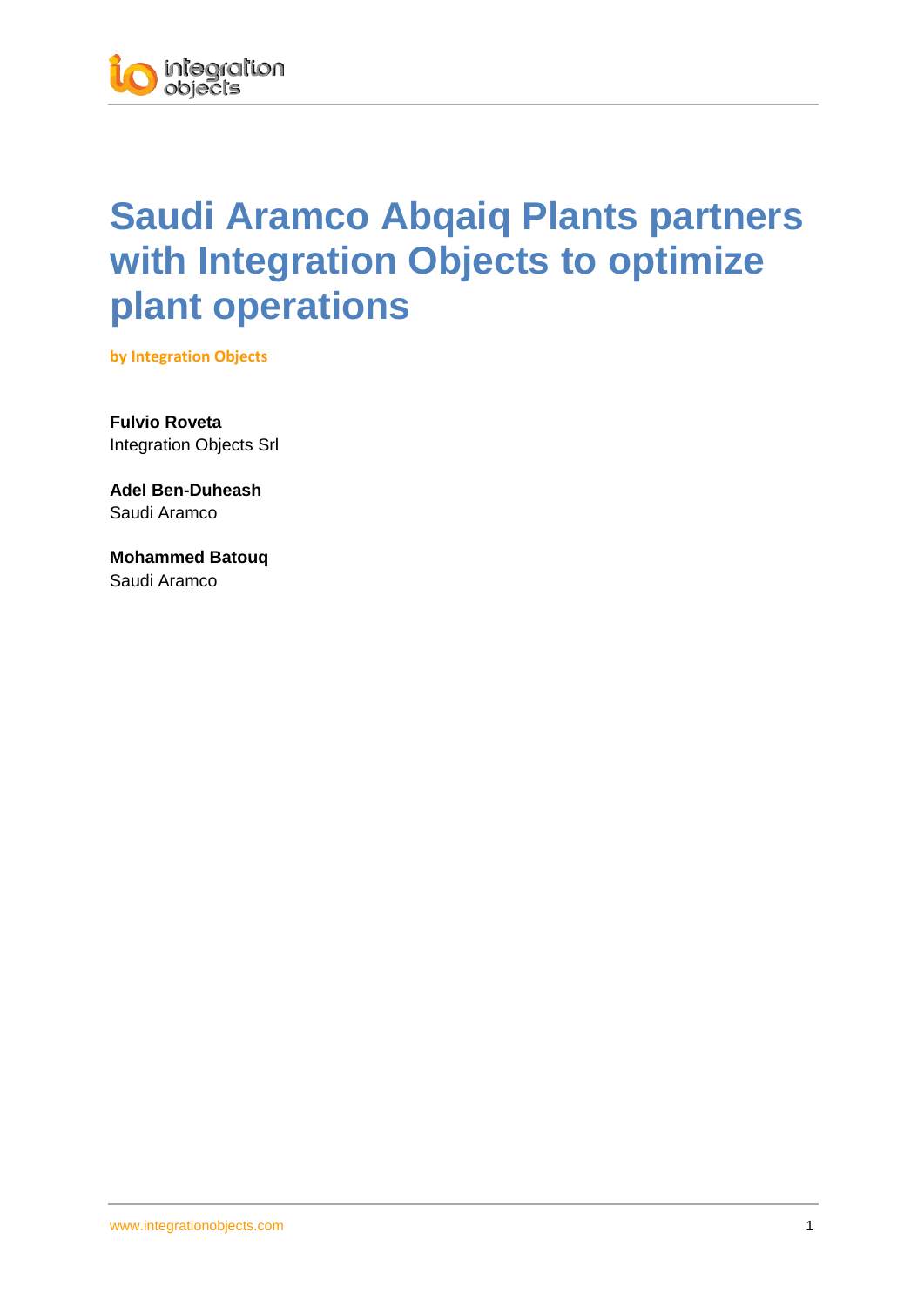

# **TABLE OF CONTENTS**

## **TABLE OF FIGURES**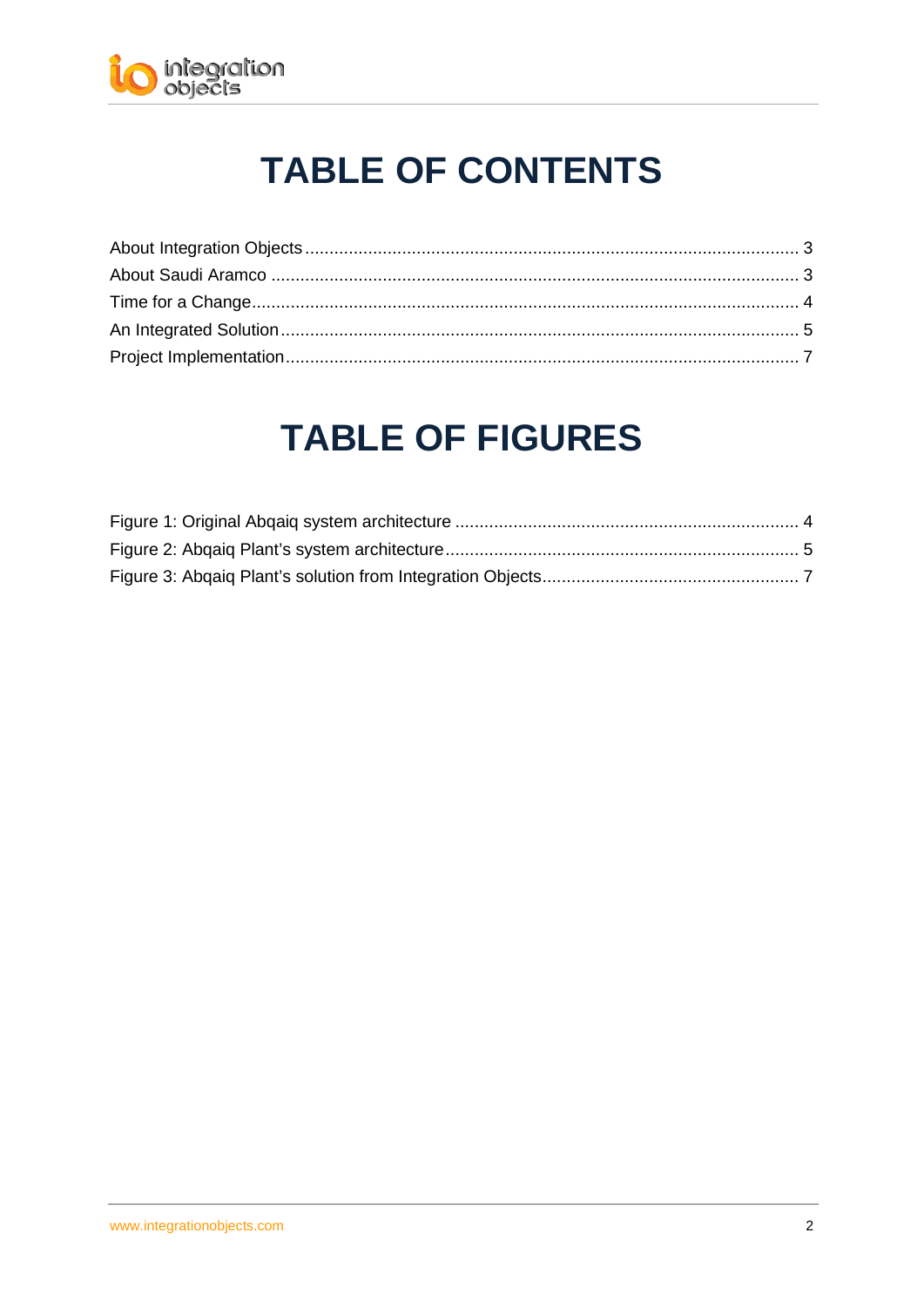

#### <span id="page-2-0"></span>**About Integration Objects**

Integration Objects is a leading provider of OPC software products for industrial automation solutions. Our OPC software products are employed in a variety of industrial environments, including process plants, pipelines, electrical grids, transportation infrastructures and utility equipment. Using the most advanced Microsoft development technologies, Integration Objects' products are highly scalable and specifically designed for security, reliability, and interoperability with the lowest overhead computing. Details about Integration Objects can be found on the web at [www.integrationobjects.com](http://www.integrationobjects.com/) or contact our sales team at [sales@integrationobjects.com.](mailto:%20sales@integrationobjects.com)

#### <span id="page-2-1"></span>**About Saudi Aramco**

As the world leader in crude oil production, Saudi Aramco's operations span the globe and the energy industry. Saudi Aramco runs an extensive network of refining and distribution facilities and is responsible for the oil & gas processing and transportation installations that fuel Saudi Arabia's industrial sector; thus contributing to Saudi Arabia's status as the leading country for petroleum exportation.

As the company's largest oil processing facility and the largest crude stabilization plant in the world, the Abqaiq Plants facility plays a pivotal role for Saudi Aramco with its crude oil production capacity of more than 7 million barrels a day.

Such extensive and sophisticated oil exploration, production, and exportation require oil companies such as Saudi Aramco to use cutting edge technology because even a very short period of unforeseen operational downtime can result in the loss of millions of dollars. Fortunately, with the help of Integration Objects' reliable and robust OPC products and integration services, the process, data, and alarm management technologies at Saudi Aramco in general, and specifically at the Abqaiq Plants facility, are second to none in the oil industry.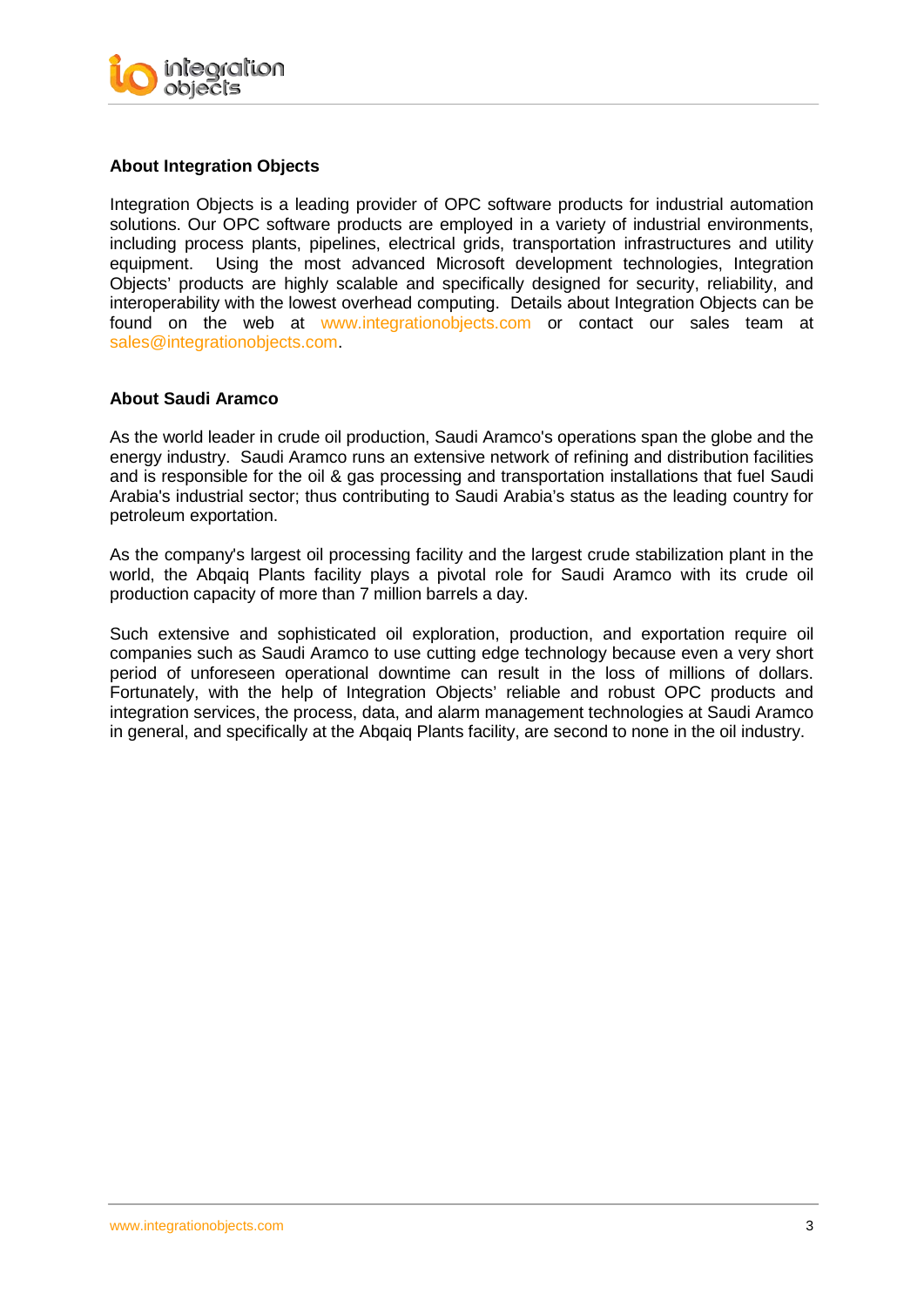

### <span id="page-3-0"></span>**Time for a Change**

Complexities and diverse needs are to be expected for any large oil producer with significant plant operations. Such complexities are enhanced as plant operations grow, technologies get updated and changed and the needs of the plant and business systems evolve.

With this in mind, Abqaiq Plants' engineering personnel closely monitored the industry's technology trends and sought an open, proven technology that could protect its existing infrastructure and pave the way for future expansions. Many alternatives and products were tested and piloted in order to identify the most feasible and practical approach to align Abqaiq Plants' infrastructure with the rapid advancements in the industry. Saudi Aramco Abqaiq Plants had a set of stringent and complicated requirements to assure a continued and uninterrupted flow of process data. Integration Objects was selected because this vendor was able to meet the rigorous and complex requirements that Abqaiq Plants had in order to integrate a 23 point to point connection infrastructure based on the VMS and Unix platforms that connected all the Distributed Control Systems (DCS') and other automation islands with the PIMS (Plant Information Management System).



**Figure 1: Original Abqaiq system architecture**

<span id="page-3-1"></span>It is not unusual to find such complex architectures in large plant systems where operations, and therefore necessary support structures, expand over time. For Abqaiq Plants, even though each point to point connection addressed a particular need, the overall system architecture was cumbersome and costly to update and maintain because by then, VMS had been practically fazed out of the market and industry so interoperability and spare parts for the hardware became difficult to find. Changes in the DCS' (upgrades, replacements) impacted the communication between applications and each change also typically required the implementation of new point to point interfaces. This made us at Abqaiq Plants quickly realize that each point to point interface required specific maintenance, spare parts, and maintaining on site expertise which added considerable costs to our operational budgets. To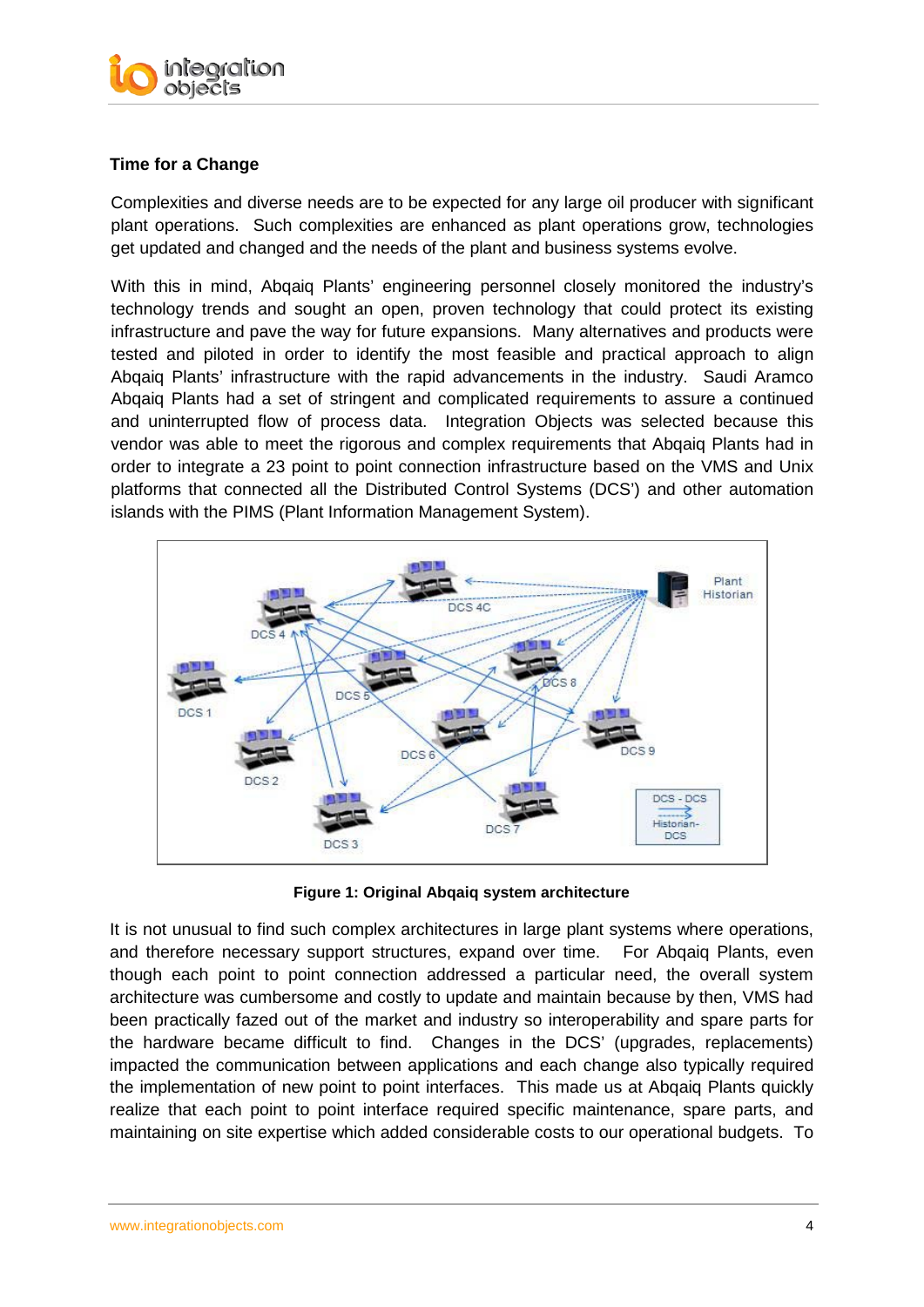

add to the complexity, we were determined to march ahead in the technology exploration and piloting of all beneficial applications that aimed at optimizing our day to day operations.

Once we had decided it was time to upgrade and improve the efficiency of our DCS interconnections, and after a thorough evaluation and testing of many products, we found the solution from Integration Objects.

Our primary requirements were:

- The use of industrial standard solutions
- Simplification of the overall system architecture
- Implementation of a more flexible architecture that could be easily adapted for future changes in the plant control systems
- Improvement of reliability and robustness
- Plant MIS migration from Unix and OpenVMS to Windows

#### <span id="page-4-0"></span>**An Integrated Solution**

Using these guidelines and taking into consideration the needs and complexities of our operations' specifics, the Abqaiq Plants engineering team, system integrators and project engineers from Integration Objects implemented a solution with the final following architecture:



<span id="page-4-1"></span>**Figure 2: Abqaiq Plant's system architecture**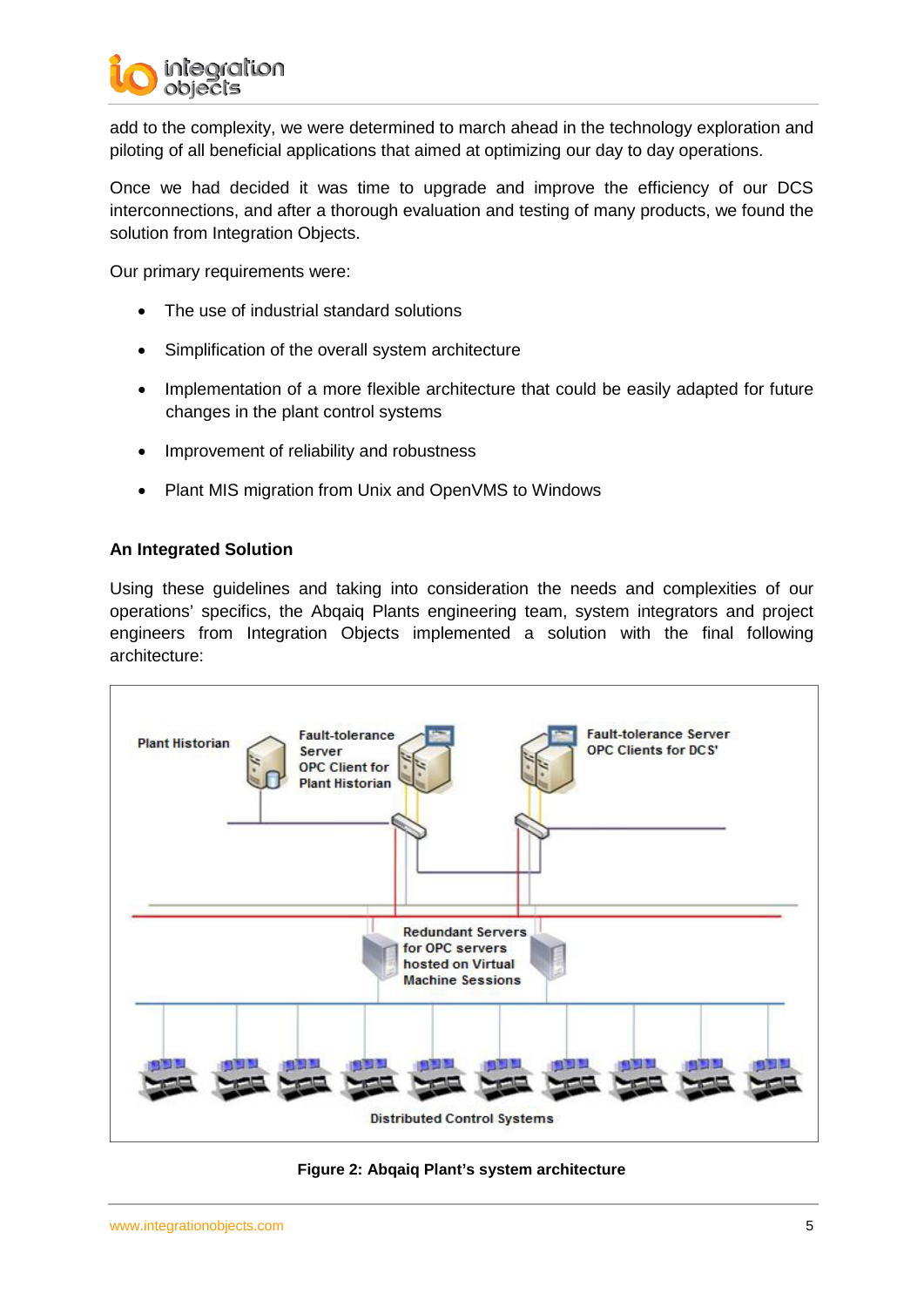

OPC was identified as the industrial standard solution able to simplify the whole system architecture. Each DCS exposes its variables on an OPC server provided by the DCS' manufacturer and data exchange is performed using OPC clients that access data on the servers. The OPC client-server approach also creates a more flexible system which is useful in case there are any future changes.

To simplify the system architecture, the engineers installed a redundant hardware configuration by running a virtual infrastructure (VMWare virtualization software). Two virtual servers were deployed on a redundant configuration with each server hosting 10 different virtual machines; one for each OPC server. These servers were configured as two units where the first acts as a primary machine and the second (geographically located at another site) as a backup.

Because OPC servers cannot directly communicate with each other, inter-DCS data exchange was provided by installing Integration Objects' OPC Data Transfer which is a plugand-play software tool used for transferring real time data. OPC Data Transfer fixes the above mentioned problem as it configures and monitors bi-directional data transfers between OPC servers so that all processes are integrated.

The communication between the plant historian, OSIsoft PI, and the DCS' OPC servers was based on OSIsoft's PI-OPC interfaces which consist of OPC clients that are able to manage the redundancy of the OPC servers and their switchover.

The redirection of clients to the appropriate server is automatically performed. At this point it was necessary to ensure the redundancy of the clients in order to guarantee that they cannot become single points of failure during daily operations. This need was satisfied by installing them on servers running Marathon EverRun software. This software synchronizes two standard Windows servers to create a single application environment that runs on both servers simultaneously, thus maintaining availability under any circumstance.

The final important subject addressed by the system integrators was related to the security and efficiency of OPC communication. The system integrators explained that the DCOM layer used by OPC can add additional issues to the machine configuration and open security holes in the network architecture. The new architecture implemented for Saudi Aramco Abqaiq Plants consisting of multiple OPC servers and clients distributed on 3 different networks would typically require a complex and long configuration of DCOM at any level. Additionally, weaknesses in DCOM security could expose their process network to external attacks. To resolve these concerns, Integration Objects' OPCNet Broker (ONB) OPC tunneling software was included in the system architecture. ONB converts COM calls to .Net which addresses the concerns that COM/DCOM use can create. The OPC tunneling package is installed both on the server and the client side so that they may communicate securely with one another and eliminate DCOM configuration headaches.

With Integration Objects' OPCNet Broker, to access a server, the client simply specifies the server IP address and port on which the server will listen which helps avoid security breaches caused by ports being opened unnecessarily. The client gets such information from a configuration file that is easily uploaded (XML file for example) and no other configuration is required.